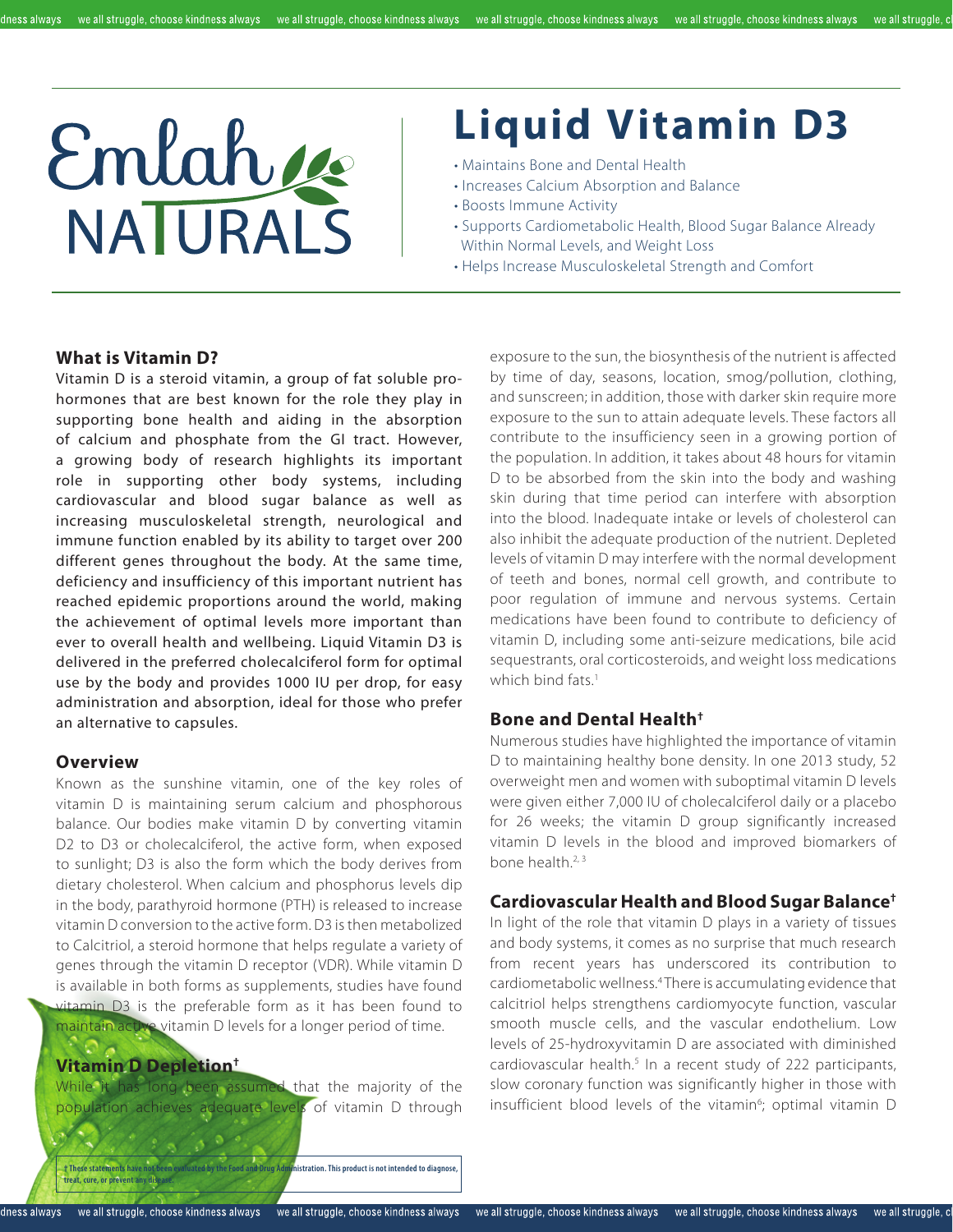status has also been linked with a 40% cardiovascular system protective effect<sup>7</sup> as well as maintenance of healthy blood pressure levels.<sup>8</sup> Vitamin D has also been shown to support healthy blood sugar metabolism.<sup>9, 10</sup>

#### **Immune Health and Modulation†**

One of the more profound functions of vitamin D is its ability to modulate immunity. An important recent study suggested that improving vitamin D status significantly affects the expression of genetic pathways linked to immune activity.<sup>11</sup> Vitamin D has been shown to boost the immune response by up-regulating specific genes that increase cellular production of natural compounds that protect us against pathogens.<sup>12</sup>

#### **Musculoskeletal Comfort†**

Numerous studies also point to the key role of vitamin D in supporting musculoskeletal strength and comfort.<sup>13</sup> In one study, among 62 adult patients with nonspecific musculoskeletal discomfort, over 95% had vitamin D deficiency and responded to replenishment of vitamin D. Moderate deficiency of vitamin D has also been shown to predict knee discomfort over a 5 year period and hip discomfort over 2.4 years.<sup>14</sup>

#### **Directions**

dness always

1 or more drops per day or as recommended by your health care professional.

#### **Does Not Contain**

Wheat, gluten, dairy products, fish, shellfish, peanuts, tree nuts, egg, artificial colors, artificial sweeteners or preservatives.

#### **Cautions**

**treat, cure, or prevent** 

If you are pregnant or nursing, consult your physician before taking this product.

| <b>Supplement Facts</b><br>Serving Size 1 Drop (0.05 mL)<br>Servings Per Container About 590 |                                     |                  |
|----------------------------------------------------------------------------------------------|-------------------------------------|------------------|
| 1 drop contains                                                                              | <b>Amount Per</b><br><b>Serving</b> | % Daily<br>Value |
| Vitamin D3<br>(as Cholecalciferol)                                                           | 25 mcg (1,000 IU)                   | 125%             |

we all struggle, choose kindness always we all struggle, choose kindness always we all struggle, choose kindness always we all struggle, choose kindness always we all struggle, choose kindness always we all struggle, c

**† These statements have not been evaluated by the Food and Drug Administration. This product is not intended to diagnose,**